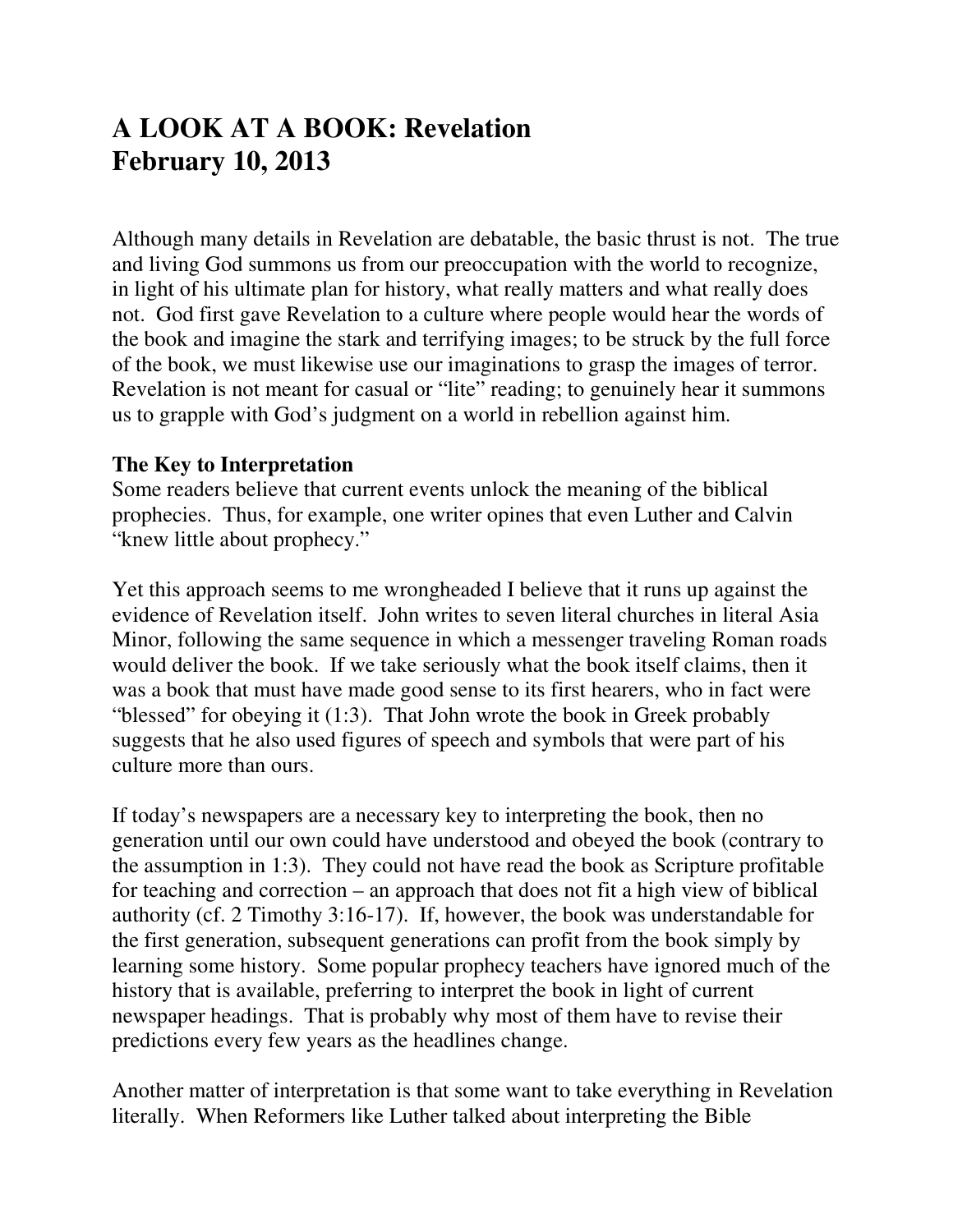"literally," they were using a technical designation that meant taking each part of Scripture according to its "literary sense," hence including attention to genre or literary type. But they did not mean that we should downplay figures of speech or symbols. We should take literally historical narrative in the Bible, but Revelation belongs to a different genre, a mixture of prophetic and "apocalyptic" genres, both of which are full of symbols. The Reformers did not demand that we interpret symbols as if they were not symbols, and this kind of literalism is actually at odds with what they meant.

In fact, to take every symbol in Revelation nonsymbolically is so difficult that no one ever really attempts it. No one takes Babylon the Great as a literal prostitute or mother of prostitutes (17:5), no one takes new Jerusalem as a literal individual who is a bride, and few Protestants take the mother in chapter 12 as a literal mother (certainly not one clothed with the sun). Are literal monsters like those in chapter 9 possible? God could certainly create them, but they do bear many striking resemblances to creatures that simply represent locusts in the book of Joel. Is it not more important to be consistent with how the rest of Revelation and prophetic literature invites us to interpret them (much of which is plainly symbolic) than to try to take all its language literally? Is it not more respectful to Revelation to hear it on its own terms (symbols included) than to read into it a system of interpretation the book I t self nowhere claims. That Revelation clearly includes symbols and sometimes tells us what they mean (e.g., 1:20) should lead us to suspect any interpretive method that ignores the intense symbolism of the rest of the book.

Revelation begins by telling us that God "signified" (cf. John 18:32; John 21:19) the book to John (1:1, NIV, "made it known"), a word that is related to the one John occasionally uses for "sign" or "symbol" (12:1, 3; 15:1). This suggests that the opening verses forthrightly announce a book communicated by symbols. Revelation's Jewish contemporaries were accustomed to the sorts of symbols the book employs. Thus one reads in a first-century addition to the early Jewish apocalypse 1 Enoch, for example, of mysterious animals (1 Enoch 85:3) impregnated by stars (ch. 86), a vision clearly not intended literally in the context. Likewise, "John's "locusts" (Revelation 9:3-11) have much in common with Joel's; we who rightly recognize that we should not interpret literally all the graphic language about a locust army in Joel 1-2 (1:4; 2:11, 20, 25), should interpret Revelation the same way.

#### **Prophetic Failures**

The massive loss of life among David Koresh's followers in Waco, Texas, involved a misreading of the book of Revelation. Prophetic speculation is not,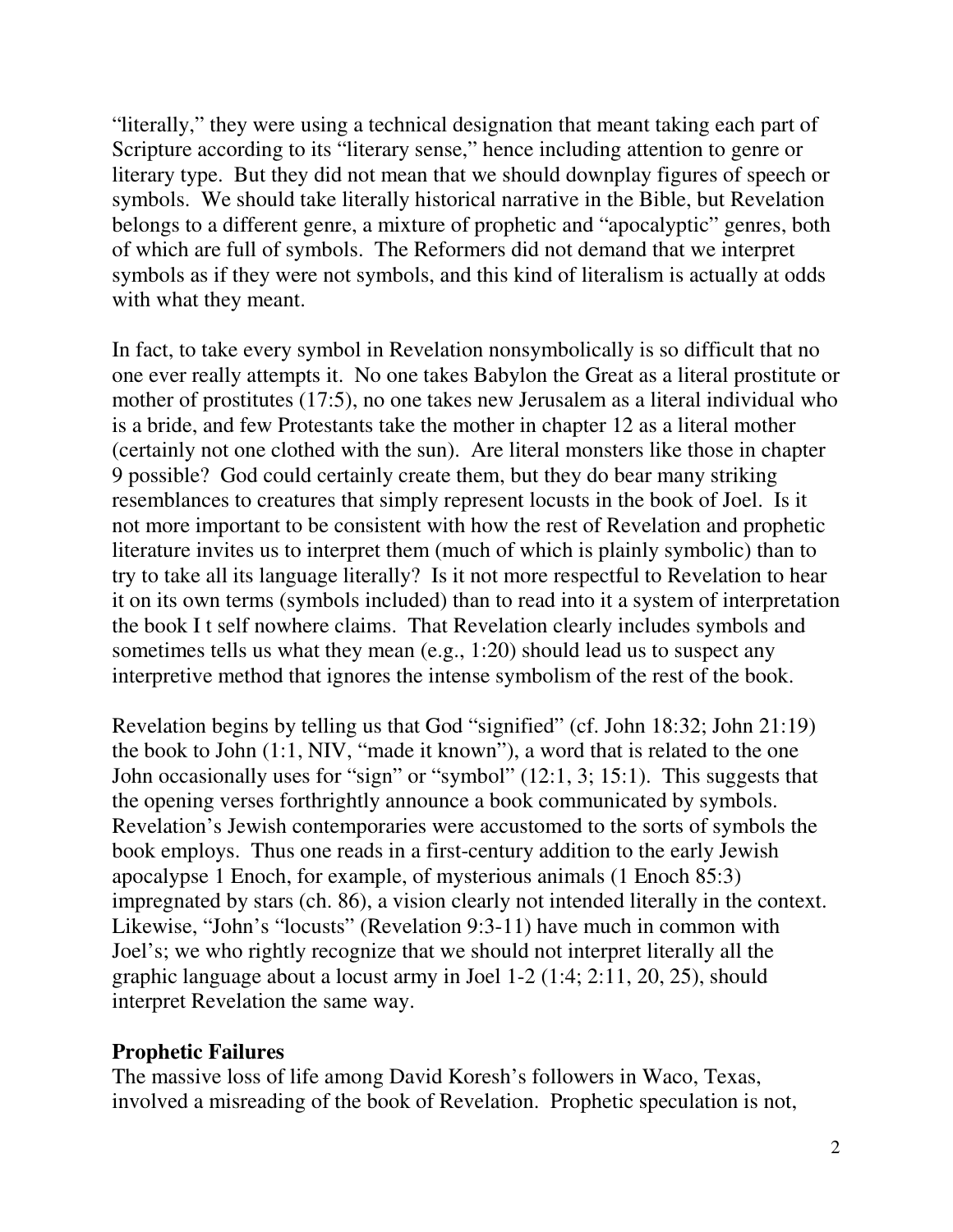however, a new phenomenon. Jewish works sometimes guessed numbers and times still future – and history proved them wrong. Early church fathers also indulged in some speculations that never materialized, such as Hippolytus's view that the world would end in A.D. 500.

Many interpreters, however, have failed to learn the original setting of the book and have in effect "added to" it, despite its warning (22:18), by reading into it theological systems not justified by the text itself. Of course, Jehovah's Witnesses are known for such activities. Whereas most groups that have set dates gave up after they missed once or twice, "Jehovah's Witnesses won't quit. Their leaders have earmarked the years 1874, 1878, 1881, 1910, 1914, 1918, 1925, 1975, and 1984 as times of eschatological significance."

One may take as an example of diverse end-time views among Christians the Millennium, or the thousand-year reign of Christ in Revelation 20. Does Jesus return before the future Millennium (the premillennial view, the most common among North American evangelicals today) or after it (the postmillennial view), or is this period merely a symbol for the present era (the amillennial view)? Many readers may be surprised to learn that most Christian leaders in history were amillennial (like Augustine, Luther, and Calvin), many leaders in North American revivals were postmillennial (like Jonathan Edwards and Charles Finney), and most of the early church fathers were premillennial (but posttribulational).

If Calvin, Wesley, Finney, Moody, and most Christians today each have held different views, is it possible that God's blessing may not rest solely on those who hold a particular end-time view? If different views strongly dominated different eras of history (e.g., amillennialism during the Reformation; postmillennialism during the U.S. Great Awakenings; premillennialism today), is it possible that our own views are more historically shaped than we care to admit? Studying various views better equips us to read Revelation more objectively on its own terms.

The Turkish Ottoman Empire once constituted a great threat to the Western world from the East, but after its fall the World War II generation naturally read the "kings from the East" (16:12) as a reference to Japan (the seven churches of Asia were clearly not thinking of Turkey). After Japan's collapse and communism's rise in China, the title was transferred accordingly. Most prophecies have been reapplied as newspaper headlines have changed, so that modern prophecy teaching is rarely relevant for more than a decade. As one historian mourns, "end-time thinking has been incredibly elastic"; elements of the "prophetic jigsaw puzzle" have achieved "a chameleon-like character – it has been regularly adjusted to suit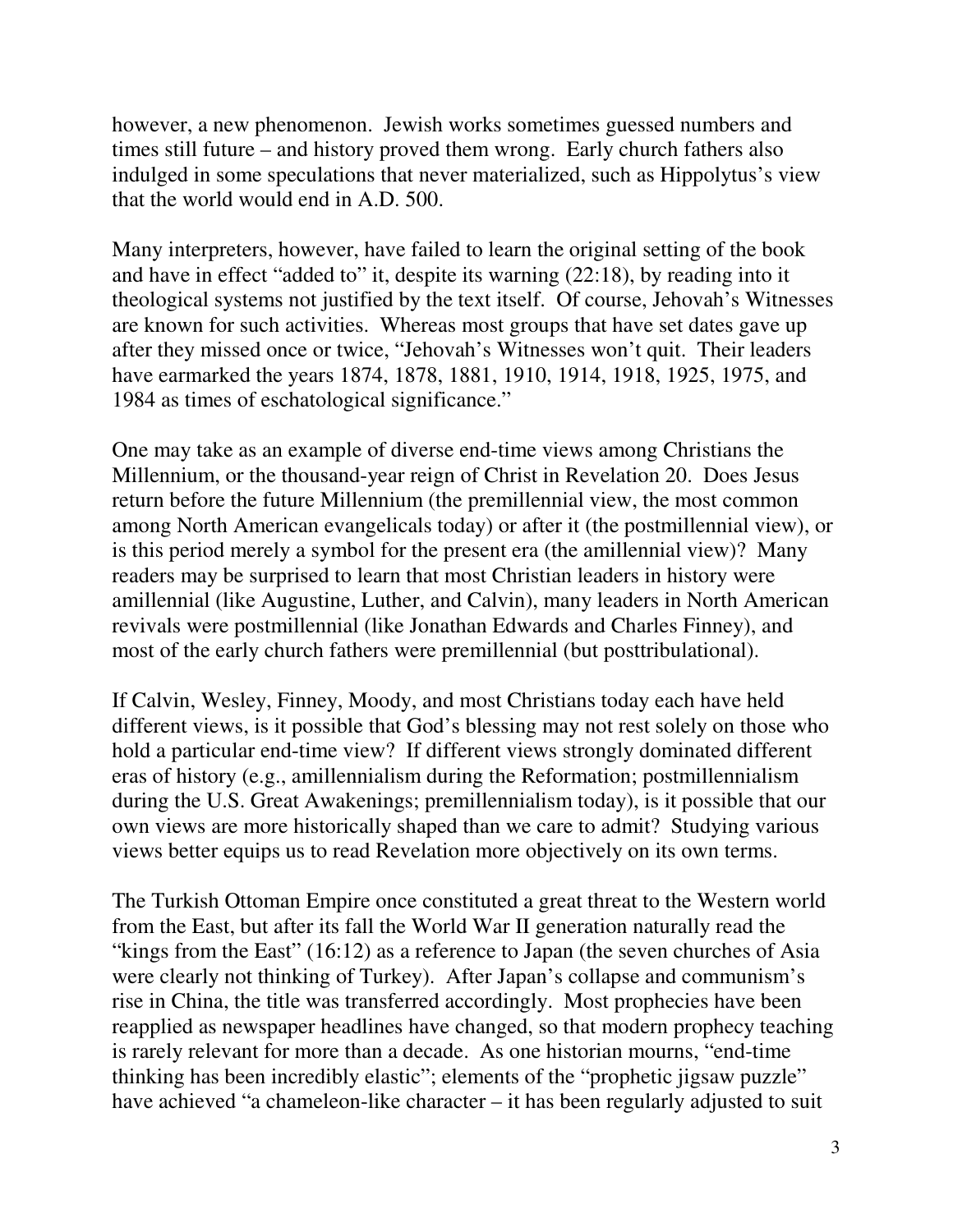the changes in current events." As we will see, the "revelation of Jesus Christ" to John (1:1) uses not only the Greek language but images and symbols that made sense in his generation, and modern prophecy teachers have often tried to jump to what it "means" without first understanding w hat it "meant."

# **Approaches**

# *The Idealist Approach*

The idealist approach finds timeless principles in Revelation. Everyone who preaches from the book will affirm this general conviction, but in the view's most extreme form it simultaneously denies any specific historical or future meaning for the book. Was Revelation teaching merely timeless general principles, with no concern for pressing issues at hand in the seven churches?

# *The Historicist Approach*

Revelation provides a detailed map of history from its own day until Jesus' future return. This historicist view of Revelation as church history dominated views about the book through the seventeenth and eighteenth centuries. It is rarely advanced today.

#### *The Preterist Approach*

Preterists read the book of Revelation the way they believe John's original audience in the seven churches would have. In other words, they seek to apply to Revelation the same interpretive method we apply to every other book of the Bible, namely, that we should read it in its historical context. Because the most radical preterists insist, however, that the events of Revelation were entirely fulfilled in the first century, they read it in a manner that John's original audience probably would not have.

#### *The Futurist Approach*

Futurists are certainly right to claim that some events in the book await fulfillment, such as God's unchallenged eternal city supplanting the kingdoms of this world (21:1-22:5). But the futurist position, like the other ones, can be pressed too far; in its radical form, it "implies that the book had nothing to say to the many generations between John of Patmos and the interpreter." Further, some pivotal clues in the book may suggest that the time frame much of the book reports is not merely a future tribulation, but also a present one.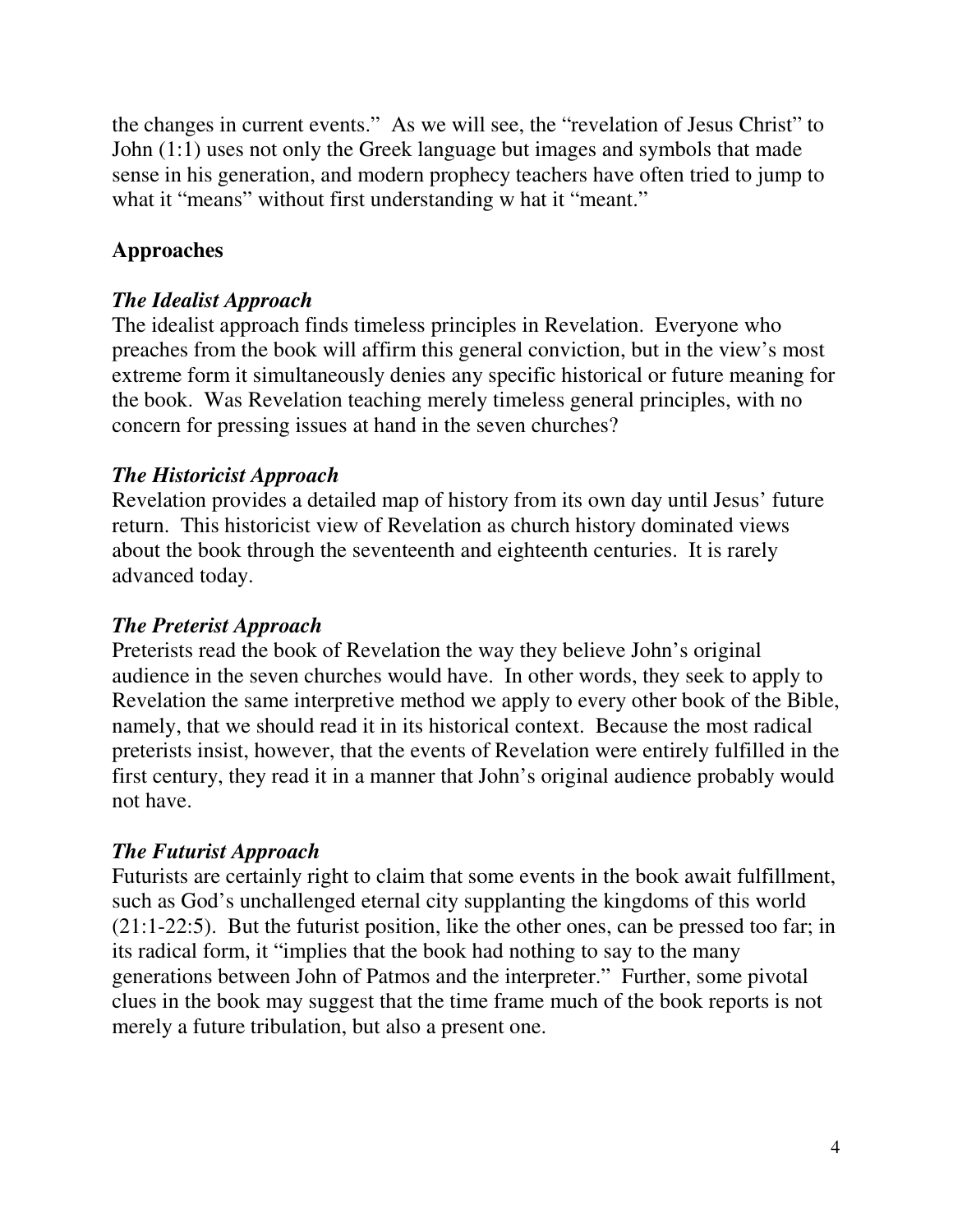#### *An Eclectic Approach*

Once we understand what God was saying to the churches of Asia through John, we can begin to draw analogies for how the same message is relevant to our churches today.

#### **Symbolism**

As noted above, on any view, Revelation employs much symbolism. John used symbols in order to communicate that which cannot be expressed in any other way, not to conceal something that could be said more straightforwardly. The symbolic use of numbers characterizes Revelation, as it does many other apocalypses. Among John's contemporaries, numbers like seven and twelve often functioned symbolically. In Jewish texts, twelve most often stood for the tribes of Israel, but also functioned in various other ways. In Revelation, where twelve and multiples of twelve appear around sixty times, the number most often points to Israel.

#### **Genre**

Some have used the term *apocalypse* to refer loosely to any Jewish end-time thought, others more specifically for visionary literature, often including heavenly ascents and revelations. The apocalyptic genre flourished in early Judaism, and most scholars include Revelation in this category. In this sort of text in the most specific sense, the seer has visions and revelations – "apocalypse" literally means "revelation" – often including cosmological speculation (e.g., 1 Enoch 72-82).

Among apocalypses, John's Revelation is certainly closer to the biblical prophets than his contemporaries. A forced choice between "apocalyptic" and "prophetic" genres, however, is pointless. Nearly everything in Revelation can be paralleled in the Old Testament prophets, but the specific features that predominate are also those most common among Revelation's early Jewish contemporaries.

Revelation, like the Fourth Gospel, is full of implicit allusions to the Old Testament; indeed, it contains more biblical allusions than any other early Christian work, which some estimate appear in nearly 70 percent of Revelation's verses. But unlike John's Gospel it includes no extended quotations of the Old Testament. Many of the allusions recall also the context of their biblical source; many, however, blend various biblical allusions, and Revelation regularly recycles its images to apply them in a fresh way. (Everyone agrees, for example, that Revelation's plagues of hail mixed with fire, water turned to blood, and so forth recall the plagues of Moses' day, but also that Revelation is not simply referring to past biblical events.)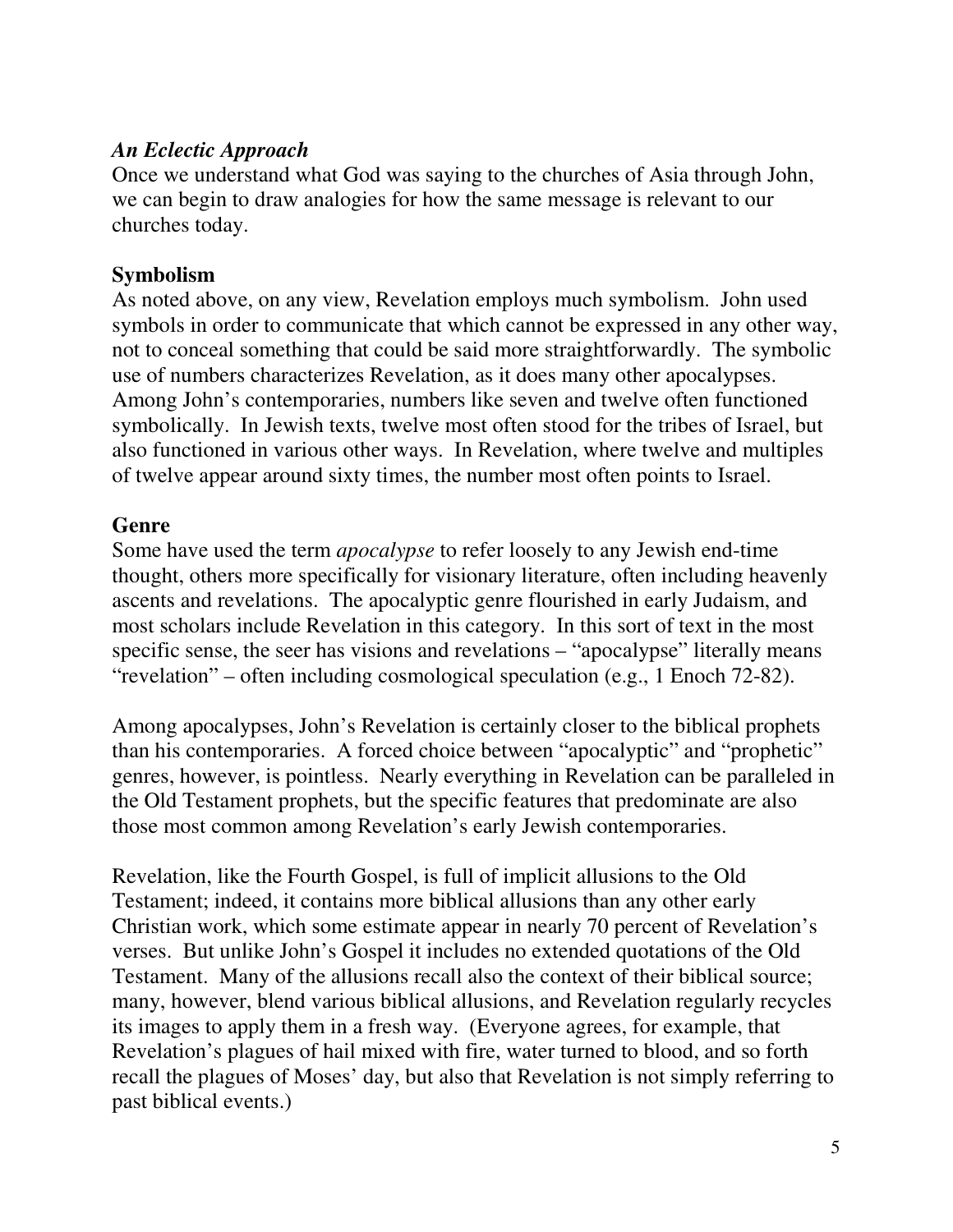#### **Structure**

Between the letters to the seven churches and the promised future lie, in addition to scenes of heavenly worship and periodic interludes, three series of seven judgments, each ending (usually in the sixth element) with an end-of-the-age cataclysm then resolved in the seventh element  $(6:12-17; 8:1; 9:13-21; 11:15-19;$ 16:12-21).

But what is the primary period depicted in Revelation? It seems to end with the end of the age, but what is less clear is when it begins. The seals seem to fit the present age, but the clearest clue comes in 12:5-6: The period of tribulation seems to begin with Jesus' exaltation nearly two millennia ago.

The 1260 days may refer to the period between the first and second comings of Jesus, characterizing the entire church age as a period of tribulation in some sense. This would not rule out a final intensification of suffering toward the end of this period, which would be consonant with the period's eschatological character; but that is probably not the primary point in Revelation. In this case, Revelation would not directly even address the sort of future "tribulation" often discussed in modern "prophecy teaching." This is not to comment on whether other biblical passages might not address it, but to suggest that Revelation is more practically focused on the state of believers in this age, and that it is therefore a good resource for encouraging believers in this age; Christians must always be prepared to suffer for Christ.

#### **Date and Setting**

Early church fathers suggested that Revelation stems from the time of the evil emperor Domitian at the end of the first century, and that John returned from Patmos only after Domitian's death (e.g., Irenaeus, *Her*. 5.30.3; Eusebius. *H.E*. 3.18.1-3; 3.20.9; 3.23.1). Domitian's claims to deity and the centrality of his cult in Asia fit especially the later part of his reign, around the mid-90s.

Traditionally scholars have viewed Revelation as addressing oppressed Christians facing persecution from the mighty Roman state. Today many emphasize instead that the book addressed "complacent, spiritually anemic Christians." In fact, when one examines the letters to the seven churches one finds both situations coexisting in different places. Revelation speaks to churches both alive and dead, but more of the churches are in danger of compromising with the world than of dying from it. This makes the book relevant to North American Christianity today.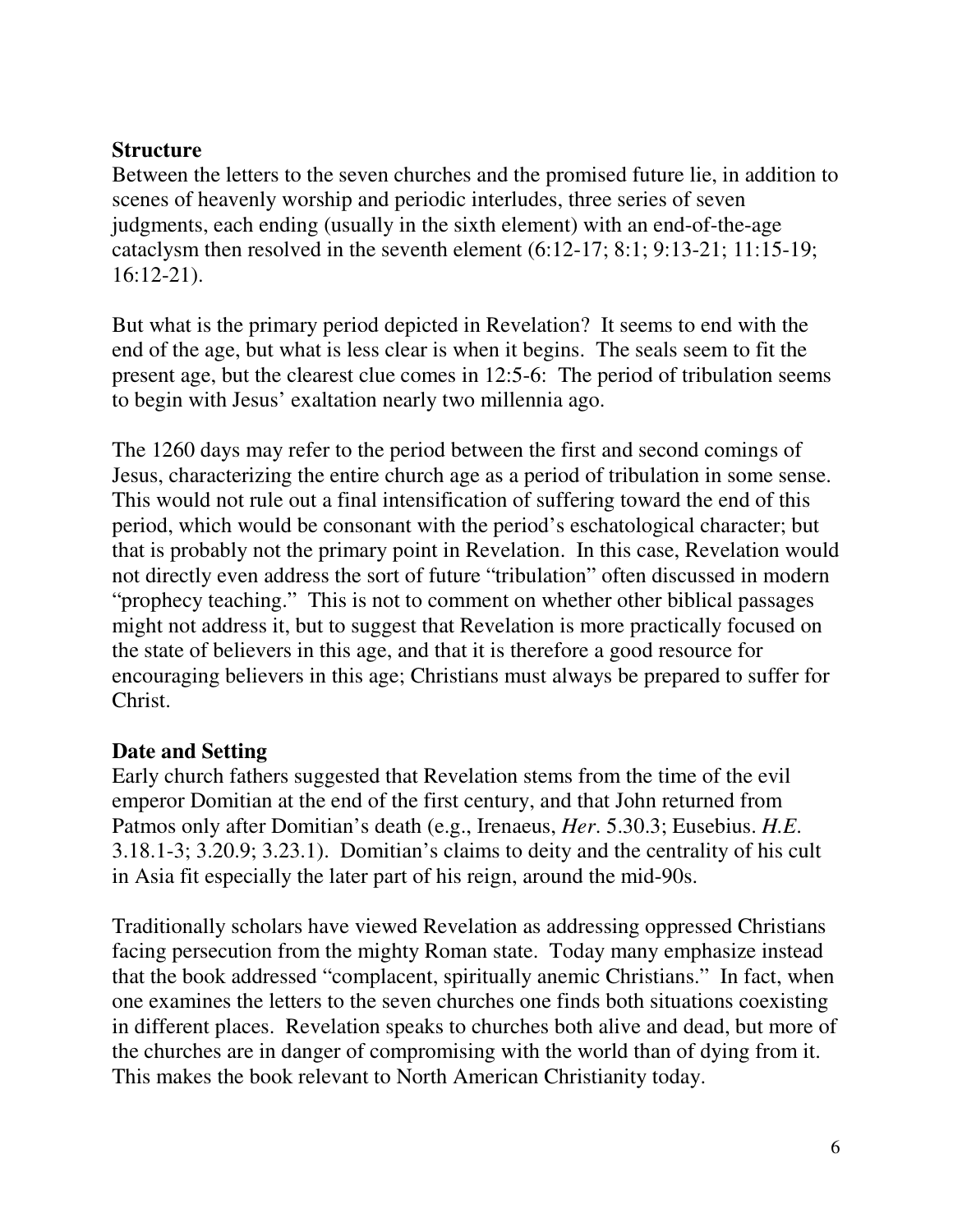### **Message of Revelation**

When we think of Revelation today, many of us think of debates on fine points of end-times events, but these details are hardly the primary message of Revelation. In fact, on some matters of detail, it is possible that most of us will be surprised. After showing how God regularly surprised his people by the way he fulfilled both Old and New Testament prophecies, one writer in quires, "Is it not possible that God could fulfill some of his predictions in ways that humans have not yet conceived?"

But as Billy Graham points out, rather than getting lost in the smaller brushstrokes, debating all the details, we need to step back and catch the majesty of the book's "grand design." We can acknowledge ambiguities and uncertainties and even differ from other Christians on some larger end-time scenarios, such as the nature of the Millennium; but the most important applications to our lives today are usually clear. In discussing New Testament teaching about Jesus' return, can we miss the summons to holiness in readiness for Christ's return, one of the most pervasive Second-Coming themes in the New Testament (Mark 13:33-37; 1 Thessalonians 3:13; 5:6-7, 23; Titus 2:12-13; 1 Peter 1:7; 2 Peter 3:14; 1 John 2:28-3:3)?

What then is Revelation's message?

- That God is awesomely majestic, as well as sovereign in our troubles
- That Jesus' sacrifice as the Lamb ultimately brings complete deliverance for those who trust him
- That God's judgments on the world are often to serve notice on the world that God will avenge his people
- That regardless of how things appear in the short run, "sin does not go unpunished," and God will judge
- That God can accomplish his purposes through a small and persecuted remnant; he is not dependent on what the world values as power
- That worship leads us from grief over our sufferings to God's eternal purposes seen from a heavenly perspective
- That proclaiming Christ invites persecution, the normal state of committed believers in this age
- That Christ is worth dying for
- That a radical contrast exists between God's kingdom (exemplified in the bride, the new Jerusalem) and the world's values (exemplified in the prostitute, Babylon)
- That the hope God has prepared for us far exceeds our present sufferings